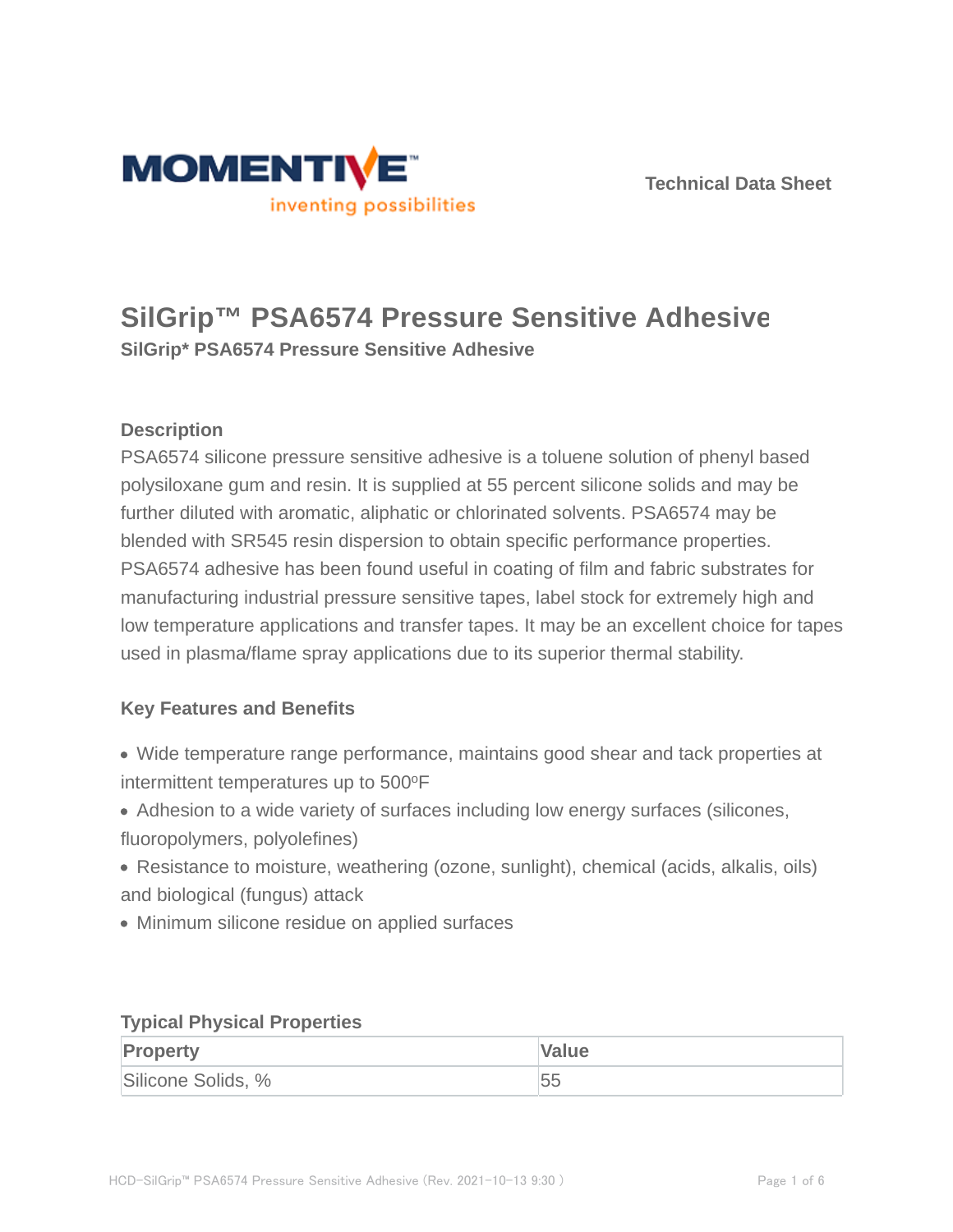| <b>Specific Gravity</b>                                                     | 0.98                   |
|-----------------------------------------------------------------------------|------------------------|
| Density, Ibs/gal                                                            | 8.3                    |
| Viscosity $@$ 25 $°$ (77 $°$ F), cps<br>(Brookfield RVF, #5 spindle, 4 rpm) | 17,000                 |
| Color                                                                       | <b>Light Straw</b>     |
| Flash Point, PMCC, °C (°F)                                                  | 11(52)                 |
| Solvent                                                                     | Toluene, VM& P Naphtha |

#### **TYPICAL CURED ADHESIVE PROPERTIES**

| $\bullet$ Peel Adhesion <sup>(1)</sup> , g/inch | 2700 |
|-------------------------------------------------|------|
| • Tack <sup>(2)</sup> , $g/cm2$                 | 1420 |

(1) 2 mil dry adhesive thickness, 1mil polyester film, uncatalyzed, curing cycle: 10 min air dry, 90 sec at 177°C

(2) Polyken Tack Tester, 1000g weight, 1sec dwell time, 1 cm/sec draw speed, 2 mil dry adhesive thickness, 1mil polyester film, uncatalyzed, curing cycle: 10 min air dry, 90 sec at 177°C

The properties of a cured silicone adhesive are affected by several factors such as type and amount of catalyst, cure cycle, adhesive thickness and backing type and thickness. Higher benzoyl peroxide catalyst concentration will increase cohesive strength of the adhesive and improve shear strength, but it will reduce its adhesive strength resulting in lower tack and peel values.

### **Patent Status**

Standard copy to come

#### **Product Safety, Handling and Storage**

The warranty period is 6 months from date of shipment from Momentive Performance Materials if stored in the original unopened container at 25ºC (77ºF).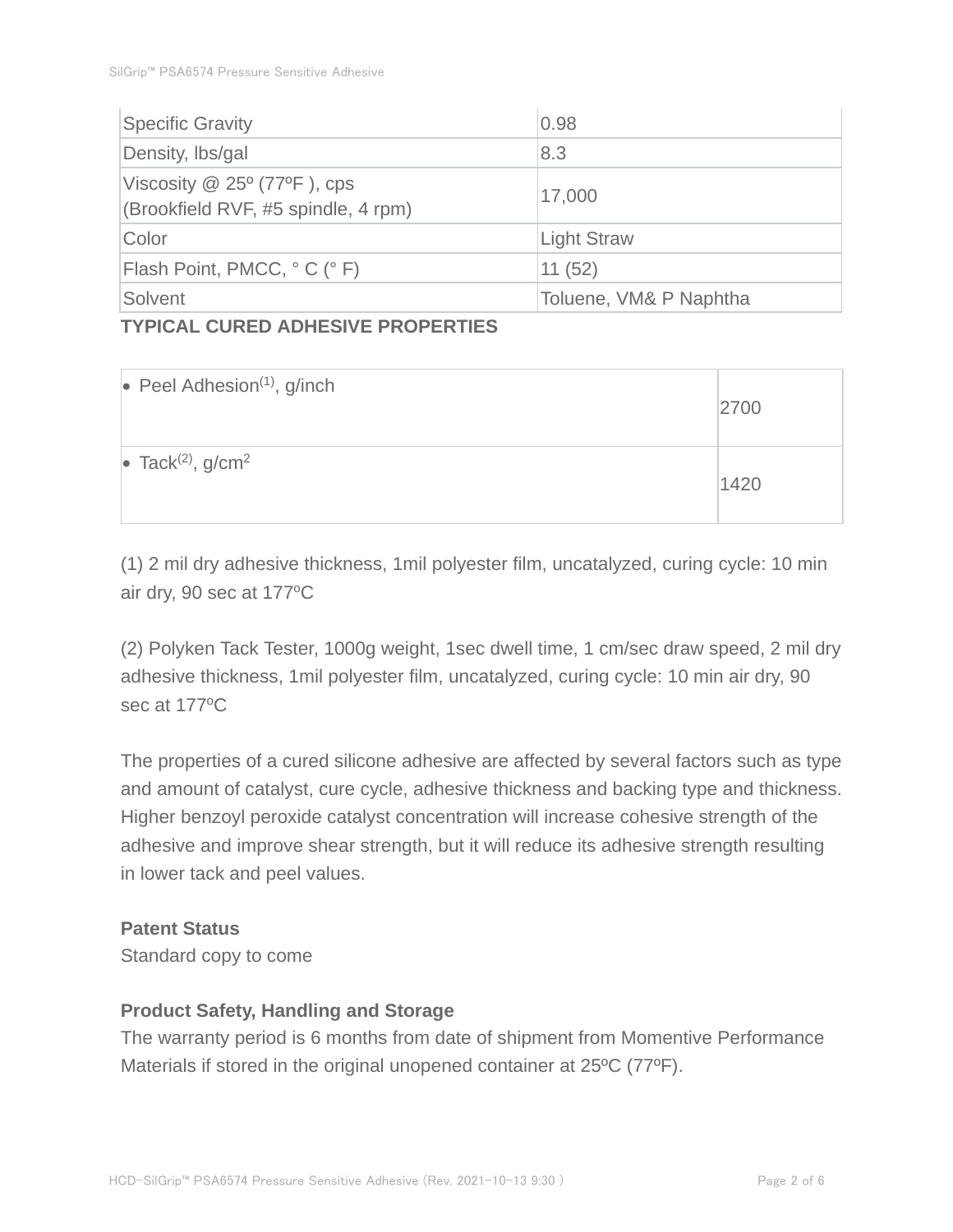#### Standard copy to come

# **Processing Recommendations Application**

PSA6574 silicone adhesive is supplied at a viscosity suitable for conventional tape coating equipment. If necessary, it may be thinned with toluene, xylene or other compatible solvents. After the adhesive is applied to the backing, it is exposed to a two step process: solvent removal and curing.

#### **Solvent Removal**

To achieve optimum adhesive properties, it is essential to optimize the drying step of the process in order to assure that the solvent is removed from the adhesive film before the curing step of the process starts. Improper drying will result in residual solvent entrapment within the adhesive. If the adhesive is then exposed to temperatures higher than 93.5  $\,^{\circ}$  C (200  $\,^{\circ}$  F), decomposing peroxide catalyst can cause crosslinking reaction between solvent and adhesive through methyl groups on siloxane chains and on solvent molecules and adversely affect the properties of the adhesive. Typical temperature range for the drying step of the process is 83  $\rm ^o$  C (180  $\rm ^o$  F) to 90  $\rm ^o$  C (194  $\rm ^o$ F). A typical drying cycle is 2 minutes at 90  $\,^{\circ}$  C (194  $\,^{\circ}$  F).

#### **Curing Process**

Once the solvent is removed from the adhesive film, the peroxide cure should be initiated by exposure to heat. A typical curing cycle is 2 minutes at 165  $\degree$  C (329  $\degree$  F). Longer exposure time and higher temperature, up to 204  $\,^{\circ}$  C (400  $\,^{\circ}$  F), can be used without adverse effects. The exact conditions required to achieve a complete cure will depend on oven length and efficiency, peroxide type and type of substrate used, and should be established during experimental trials on the machine.

#### **Catalysts**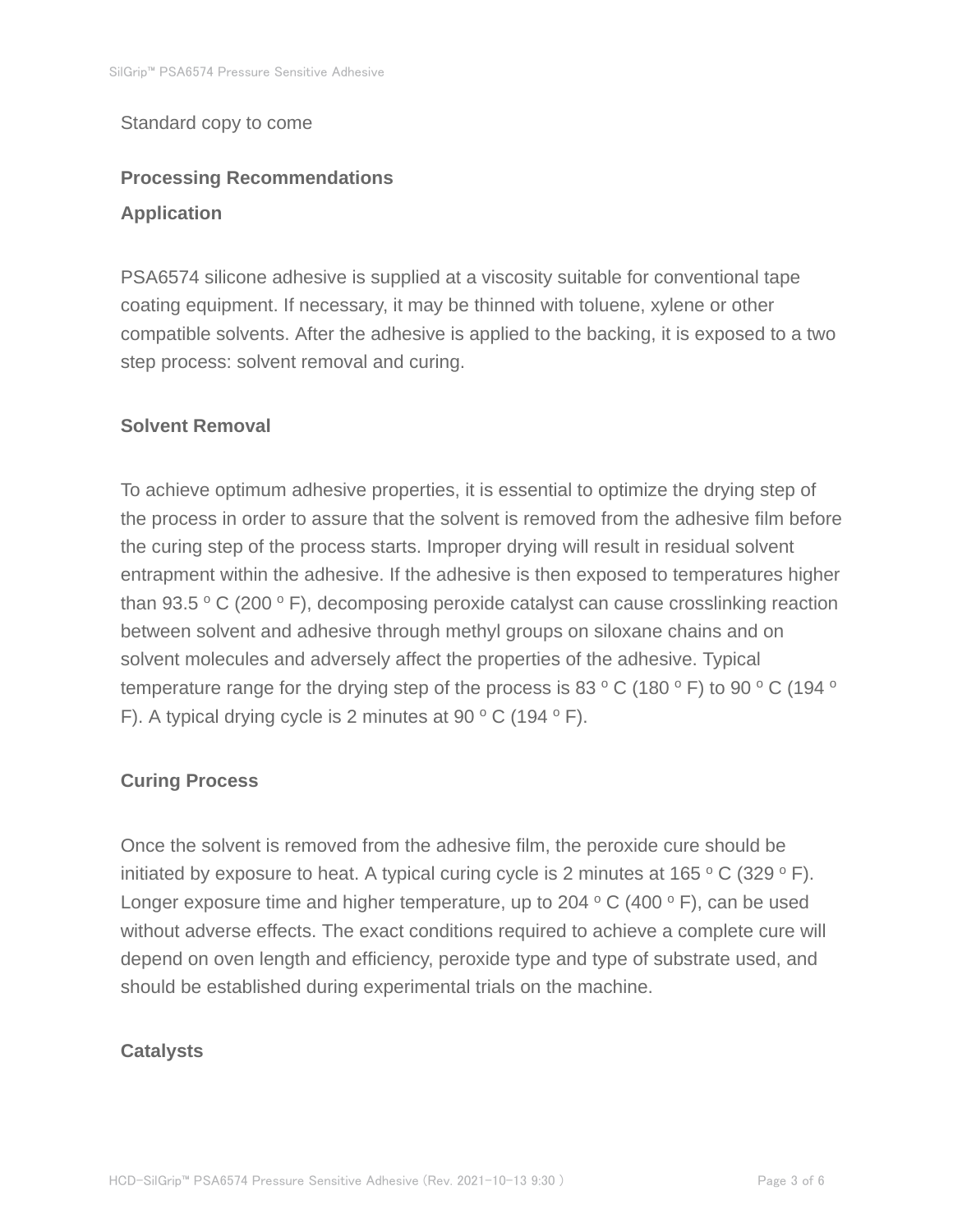High purity, 98% benzoyl peroxide  $(3)$  in the quantity of 1 to 3% based on silicone solids, has been found to give the most consistent results in curing of silicone pressure sensitive adhesives. In applications requiring low temperature cure, 2,4 -dichlorobenzoyl peroxide, which is activated at 132  $\,^{\circ}$  C (270  $\,^{\circ}$  F), can be used. It should be noted that 2,4-dichlorobenzoyl peroxide may generate polychlorinated biphenyls during the curing process. Please refer to Code of Federal Regulations, title 40, part 761 regarding incidental PCB byproducts if 2,4- dichlorobenzoyl peroxide is utilized.

The peroxide should be dispersed in solvent before it is mixed with the adhesive. Thorough mixing of the peroxide and adhesive to achieve homogeneous dispersion is essential for consistency of finished product.

(3) Available from: Elf Atochem North America, Inc.,

### **Priming**

In certain applications, the anchorage of the adhesive to the backing may be insufficient and the coating of a primer prior to the adhesive coating may be required.

A typical formulation for a primer may be found in Table1 below. The formulation may need to be adjusted depending on required bath life, coating equipment and backing material. The primer may be coated by direct gravure, wire wound rod or other coating technique suitable for solvent based coatings, and must be cured prior to adhesive application. The curing conditions will depend on equipment capabilities, substrate type and formulation used and should be established during experimental trials on the machine.

#### **Table1. Typical Primer** (4) **Formulation**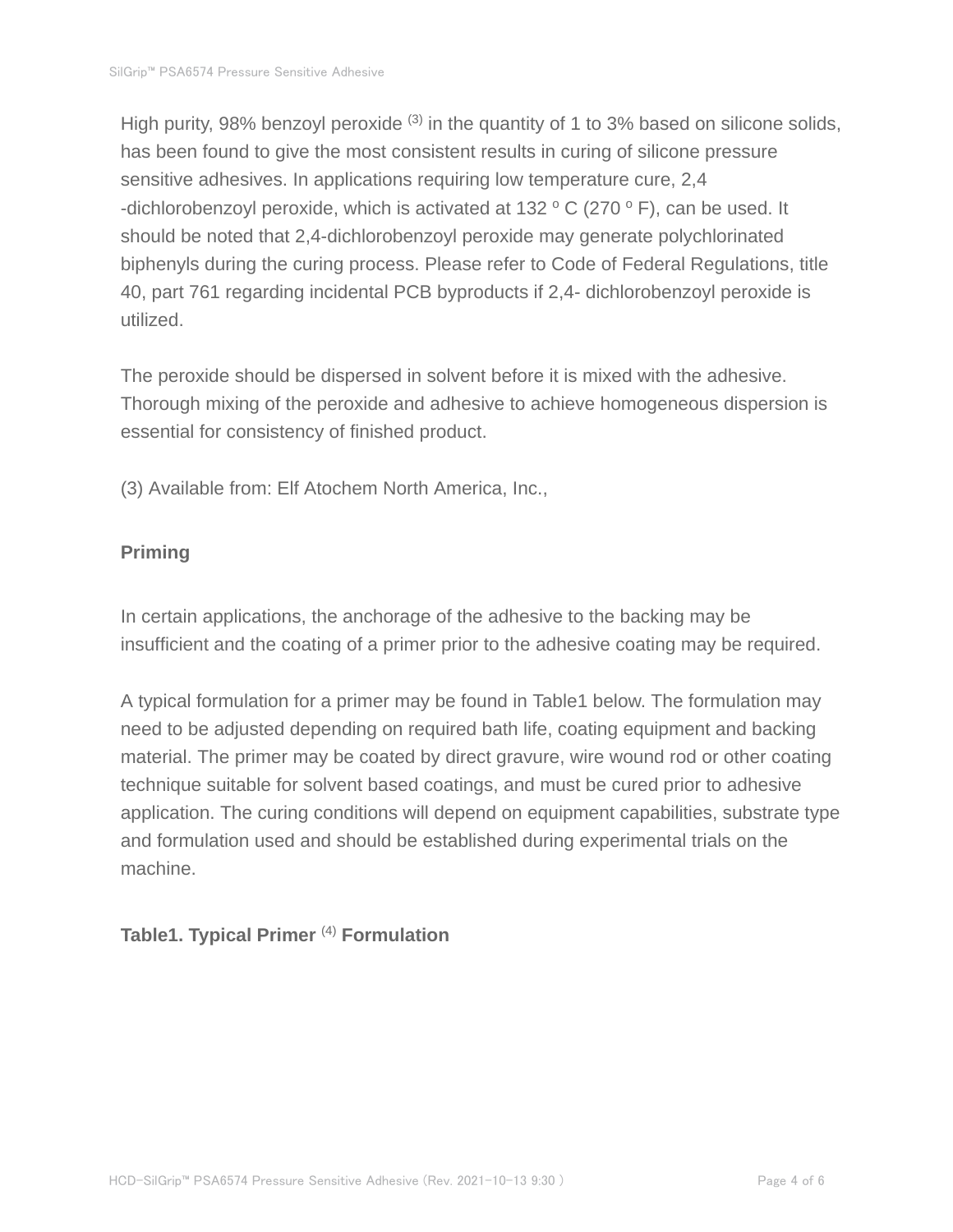| <b>Component</b>       | <b>Parts by Weight</b> |
|------------------------|------------------------|
| <b>SS4195A-D1</b>      | 13.3                   |
| <b>SS4191B</b>         | 0.3                    |
| <b>SS4192c</b>         | 0.5                    |
| <b>SS4259c</b>         | 0.5                    |
| Solvent <sup>(5)</sup> | 85.4                   |

(4) Rrefer to document #CDS5511, SS4195-D1 Primer for Phenyl Based Silicone Pressure Sensitive Adhesives, for more information

(5) Typical solvents: toluene, heptane, toluene/heptane mixtures

### **Limitations**

Standard copy to come

## **Contact Information**

Email commercial.services@momentive.com

## **Telephone**

| <b>Latin America</b> | <b>EMEAI- Europe, Middle</b> | <b>ASIA PACIFIC</b> |
|----------------------|------------------------------|---------------------|
|                      | East, Africa & India         |                     |
| <b>Brazil</b>        | <b>Europe</b>                | <b>China</b>        |
| +55 11 4534 9650     | +390510924300                | 800 820 0202        |
| <b>Direct Number</b> | Direct number                | Toll free           |
|                      |                              | +86 21 3860 4892    |
|                      |                              | Direct number       |
| <b>Mexico</b>        | India, Middle East &         | Japan               |
| +52 55 2169 7670     | <b>Africa</b>                | +81 3 5544 3111     |
| <b>Direct Number</b> | + 91 44 71212207             | Direct number       |
|                      | Direct number*               |                     |
|                      | *All Middle Eastern          | <b>Korea</b>        |
|                      | countries, Africa, India,    | +82 2 6201 4600     |
|                      |                              |                     |